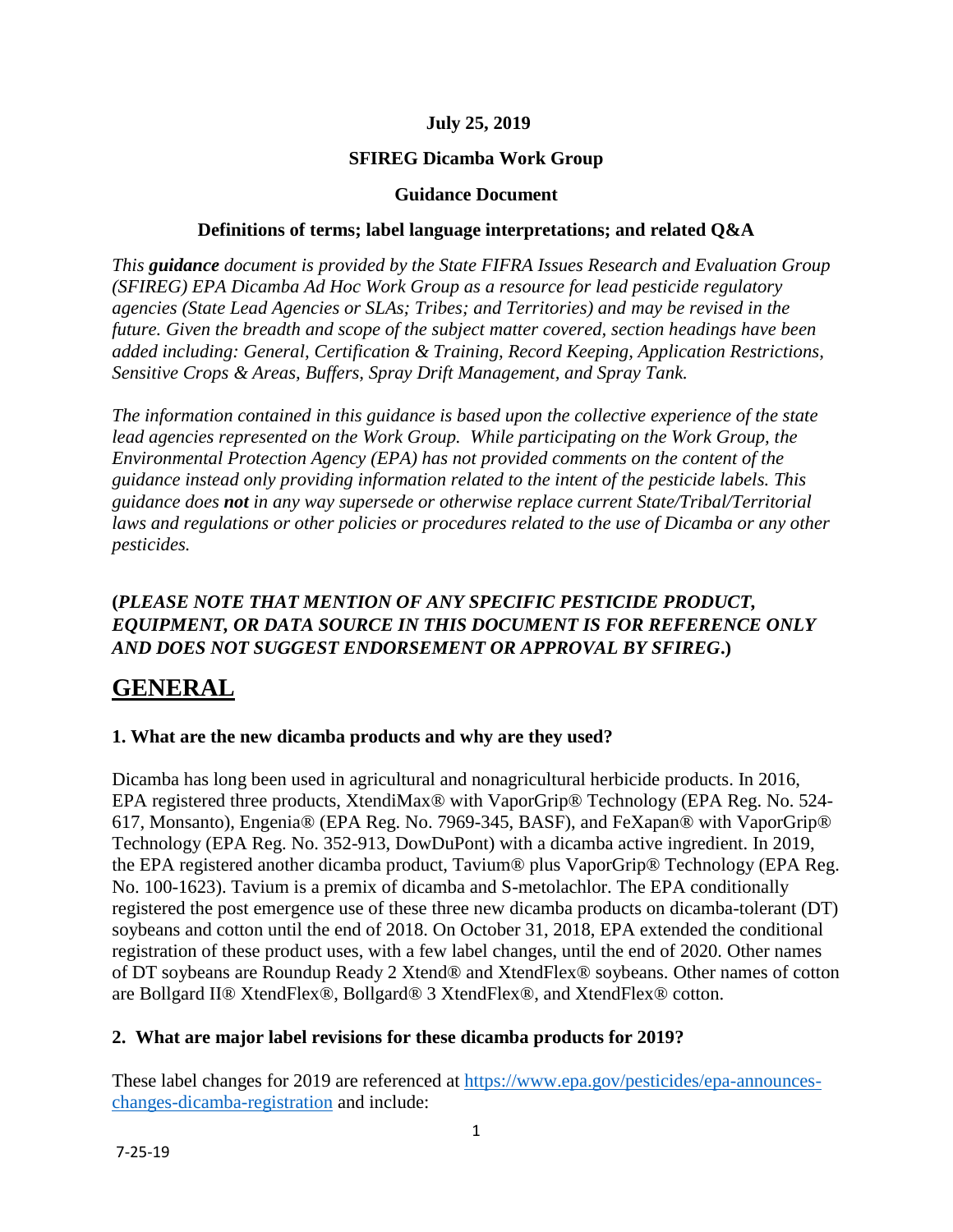- Two-year registration (until December 20, 2020)
- Only applicators certified per 40 CFR Part 171 may apply dicamba over the top (those working under the supervision of a certified applicator may no longer make applications)
- Prohibit over-the-top application of dicamba on soybeans 45 days after planting and cotton 60 days after planting
- For cotton, limit the number of over-the-top applications from 4 to 2 (soybeans remain at 2 over-the-top applications)
- Applications will be allowed only from 1 hour after sunrise to 2 hours before sunset
- In counties where endangered species may exist, the downwind buffer will remain at 110 feet and there will be a **new 57-foot buffer** around the other sides of the field (the 110 foot downwind buffer applies to all applications, not just in counties where endangered species may exist)
- Clarify training period for 2019 and beyond is required annually, ensuring consistency across all three products
- Enhanced tank clean out instructions for the entire system
- Enhanced label to improve applicator awareness on the impact of low pH's on the potential volatility of dicamba
- Label clean up and consistency to improve compliance and enforceability

# **CERTIFICATION & TRAINING**

### **1. Who can purchase and use Engenia, FeXapan, and XtendiMax Herbicides in 2019?**

Only these three dicamba herbicides are currently registered for post-emergence use on dicambatolerant soybeans/cotton in 2019. The 2019 labels state, "**RESTRICTED USE PESTICIDE** for retail sale to and use only by Certified Applicators." This is a change from the 2018 labels. This means that only **Private Applicators** (farmers) and **Commercial Applicators certified and licensed in accordance with 40 CFR Part 171** can purchase OR use these products during 2019. Registered Technicians and other non-certified applicators working under the supervision of a certified applicator may no longer purchase or use these products. However, a non-certified person may pick-up and transport these products on behalf of the certified applicator if the RUP dealer has written authorization from the certified applicator granting such permission to that non-certified individual.

#### **2. Do mixers, loaders, handlers, and spray equipment cleaners need to be certified applicators in 2019?**

Yes, anyone who is responsible for any part of the use and application process, which includes mixing, loading, application, or cleaning dicamba application equipment, must become a certified and licensed private applicator or a commercial applicator. Workers are not required to be certified and licensed if they are involved in nothing more than transportation of unopened dicamba containers, transportation of "hot loads" that were mixed by a certified and licensed applicator, or unloading of a pre-mixed "hot load" directly from the transportation vehicle into a spray rig. Details on becoming certified and licensed are available at your state pesticide regulatory agency's website.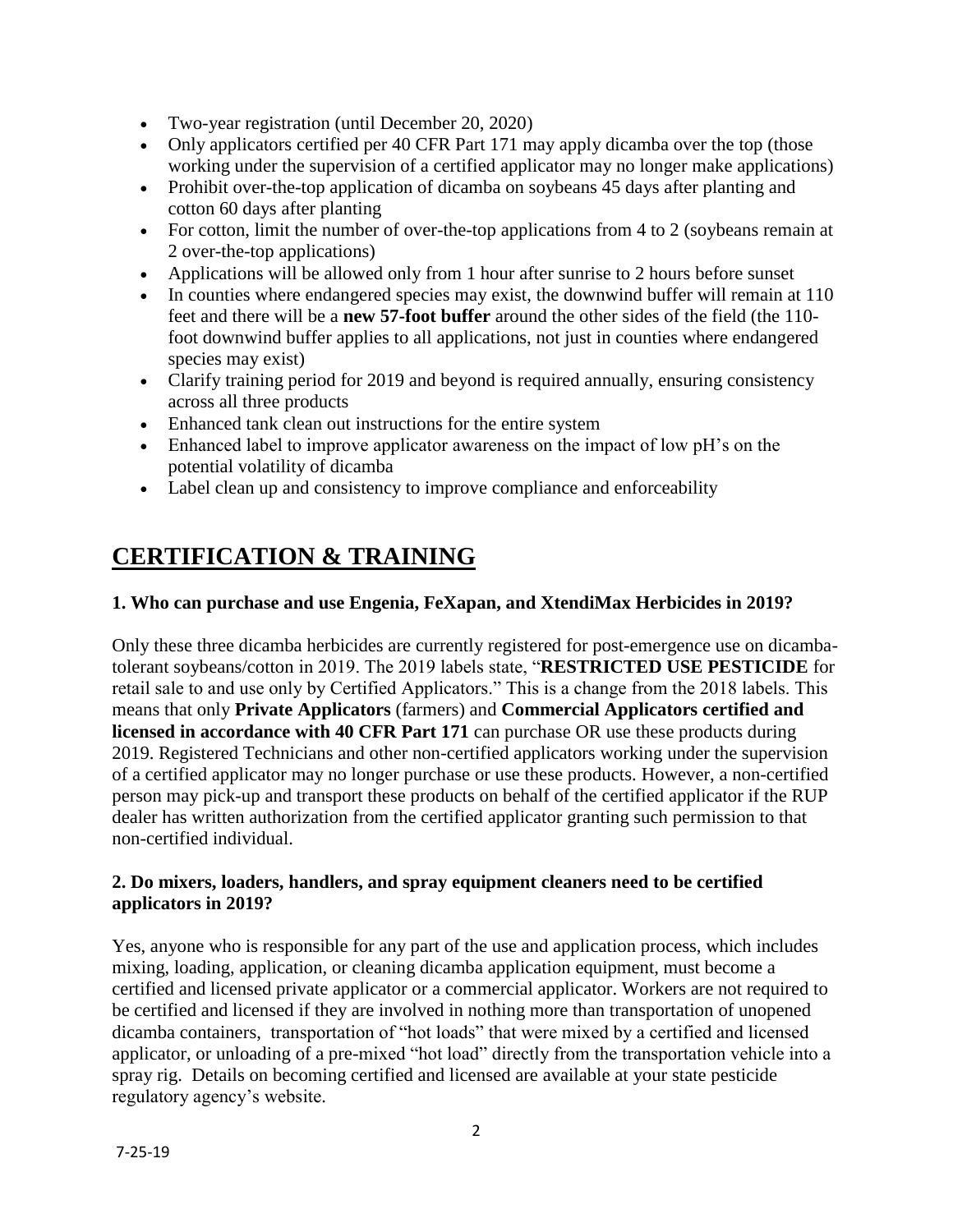#### **3. Does the training requirement reference to "before applying this product in-crop" suggest that the Conservation Reserve Program (CRP) and noncropland uses are not covered by the training requirements?**

Training requirements apply to any use of the product, not just in-crop use. The mandatory training requirement should be a reflection that these products are very challenging to both use effectively and keep on the target field or target site. Although this label statement, as currently written, may suggest otherwise, the label restrictions and training requirements apply to all approved label use sites.

#### **4. If an applicator attended dicamba/auxin-specific training in 2018, does he/she need to attend this training again in 2019 to use these products?**

Yes, the 2019 labels require that prior to applying this product in the 2019 growing season and each growing season thereafter, all applicators applying this product must complete dicamba or auxin-specific training. This training is required on an annual calendar basis before the product is applied. This is a mandatory training that is separate, distinct, and in addition to your applicator certification. Starting in 2019, you must also be a fully certified and licensed commercial applicator or a private applicator to purchase or use these products.

### **5. Who can provide dicamba or auxin-specific training?**

If training is available and required by the state where the applicator intends to apply these products, the applicator must complete state required training before applying these products. If your state does not require dicamba or auxin-specific training, then the applicator must complete dicamba or auxin-specific training provided by one of the following sources: a) a registrant of a dicamba product registered for over-the-top use in DT soybeans/cotton (BASF, Bayer/Monsanto, Corteva/DowDuPont, or Syngenta), or b) a state or state-authorized provider. Details will be posted by registrants on their respective web sites, including,

[https://www.engeniastewardship.com/#/;](https://www.engeniastewardship.com/#/) [www.FeXapanApplicationRequirements.DuPont.com;](http://www.fexapanapplicationrequirements.dupont.com/) and [http://www.roundupreadyxtend.com/stewardship/education/Pages/default.aspx;](http://www.roundupreadyxtend.com/stewardship/education/Pages/default.aspx) <https://syngentaus.docebosaas.com/dicamba/learn> .

### **6. If a state will not be providing or coordinating the mandatory dicamba or auxin-specific training this year, where can an applicator find details on available training?**

If a state in which an applicator intends to purchase or use one of these products is not providing dicamba or auxin-specific training, check with the product registrants or the target state pesticide regulatory agency. Monsanto (XtendiMax) – 1-844-RRXTEND (779-8363); BASF (Engenia) – 1-800-832-HELP (4357); DuPont (FeXapan) – 1-888-6-DUPONT (38-7668); Syngenta (Tavium)-1-866-Syngent(a) (866-796-4368).

### **7. Will the applicator receive a certificate after completing the training?**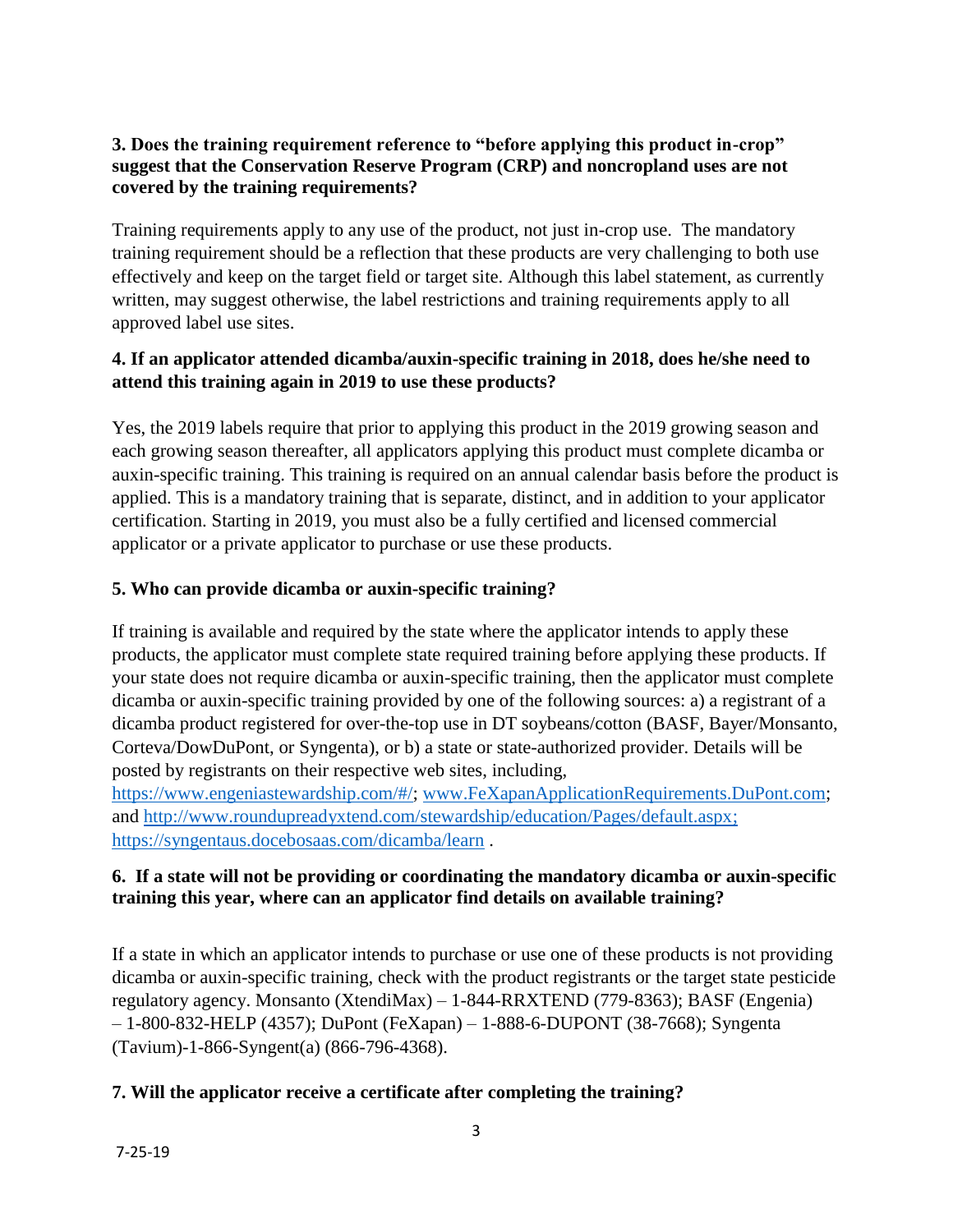Documentation (evidence) of training will be provided, however, it may not be referred to as a "certificate" of training. Whatever evidence of completing the MANDATORY DICAMBA OR AUXIN-SPECIFIC TRAINING that the registrants or the states choose to provide to the trainee will be the evidence of training recognized by the state pesticide regulatory agency. When conducting dicamba compliance inspections and investigations, state inspectors will ask for evidence of training provided to the applicator. States may or may not keep dicamba training records. The applicator will be ultimately responsible for keeping that proof of training.

#### **8. Will dicamba or auxin-specific training from another state satisfy the label requirement?**

Check with your state pesticide regulatory agency. However, it will be the responsibility of the applicator to provide proof of training, if requested.

#### **9. Will dicamba or auxin-specific training satisfy requirements in other states?**

The applicator should contact directly the other state pesticide regulatory agencies to see what training they require or will accept. Contact information for those states is available at [https://aapco.org/2015/07/28/resources-2/.](https://aapco.org/2015/07/28/resources-2/)

#### **10. Will State pesticide inspectors check application and training records?**

Yes, State pesticide inspectors have the authority to inspect pesticide purchase and application records. In addition, the labels for these products instruct, "records must be made available to State Pesticide Control Officials." The practice of checking these records is normally associated with a misuse investigation, but State inspectors may also do some routine purchase or application record checks. Please note that for any dicamba applicator who is unable or unwilling to provide proof of having completed the MANDATORY DICAMBA or AUXIN-SPECIFIC TRAINING the State may impose a variety of compliance responses including warnings, citations, administrative penalties, and certification and license actions.

## **RECORD KEEPING**

### **1. Have the dicamba record keeping requirements changed for 2019?**

Yes, in 2019, the applicator must create the required records within 72 hours (three days) of the application, unlike 2018 where the applicator had at least 14 days to create application records. In addition, the 2019 records must also include the target crop planting date, the buffer requirement (distance and any areas included within the buffer), and documentation on sensitive areas and crops. Check with state pesticide regulatory agencies for any other record keeping requirements.

#### **2. The label requires that before making any application, applicators must consult a sensitive crop registry, such as FieldWatch, and survey adjacent fields and confirm the**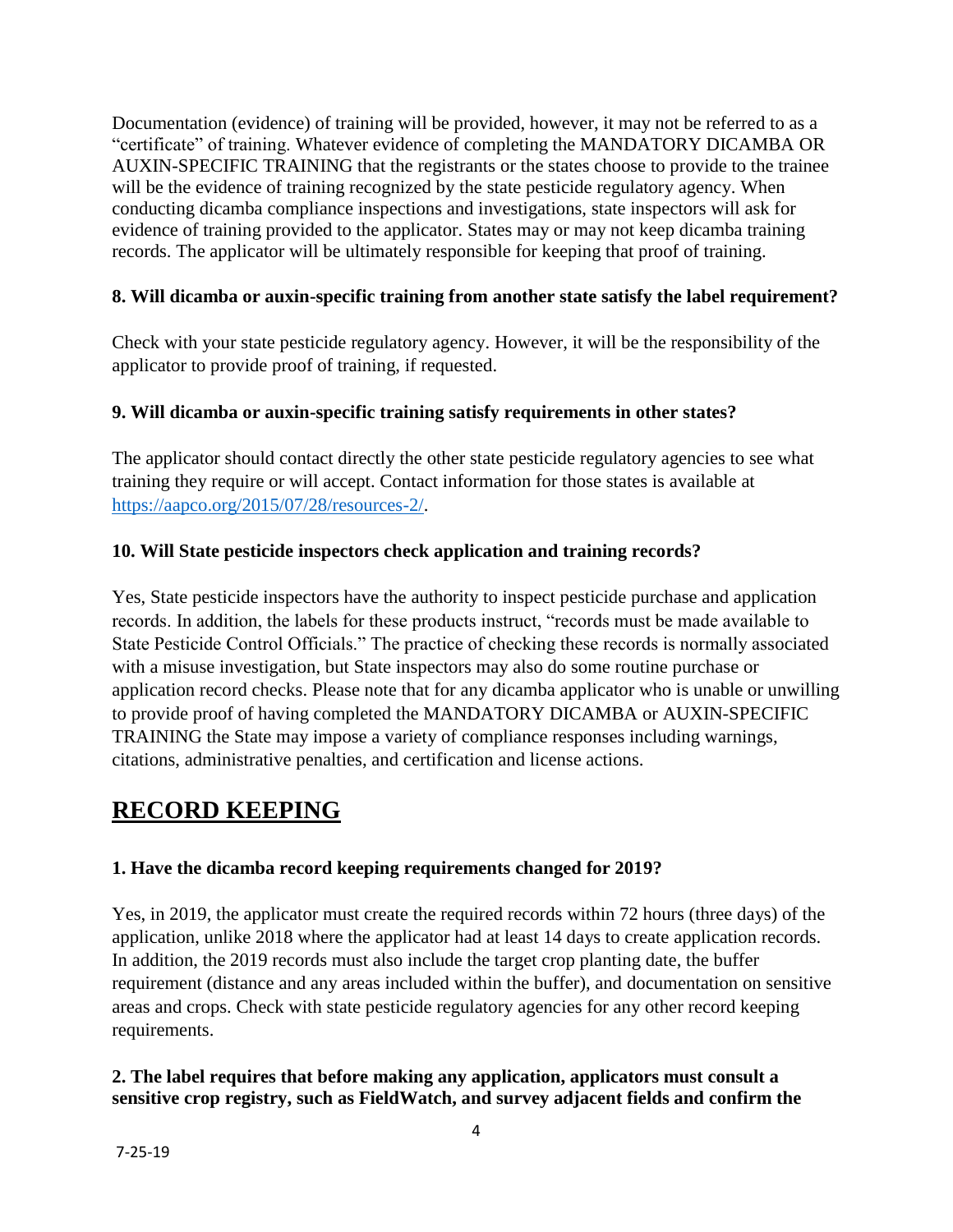#### **crops/areas surrounding the field prior to applications. If the state participates in FieldWatch, can that sensitive crop registry also be used to check for the presence of nearby non-DT soybeans? If the state does not utilize FieldWatch or a sensitive crop registry, what should an applicator do?**

For those states that participate in FieldWatch, as of January 1, 2019, a new FieldWatch feature called CropCheck will allow growers to map row crops like non-DT soybeans, cotton, and other crops that may be sensitive to some nearby pesticide applications. As not all states are participating in CropCheck, applicators should check the FieldWatch website, or contact your state pesticide regulatory agency for details. Access CropCheck through www.driftwatch.org. In states that do not participate in FieldWatch or do not have a sensitive crop registry, applicators should indicate in their records that no registry exists and document that they surveyed the adjacent filed and confirm the crops/areas surrounding the field prior to application*.*

## **3. The Engenia label states, "If wind direction shifts such that the wind is blowing toward neighboring sensitive crops or residential areas, STOP the application." What evidence will the compliance agency recognize as evidence that the applicator has met this requirement?**

The label requires record keeping of wind direction at the start and finish of the application. However, the applicator must also constantly monitor wind speed and direction throughout the entire application and include a notation in the application records documenting the time-period that the application was stopped due to a change in wind speed or direction. Otherwise, the assumption will be that the application was continuous, without stopping.

#### **4. Application records must include start and stop times. If the wind direction shifts toward neighboring sensitive crops or residential areas, and the applicator stops the application, but does not pick up the application until the following day, is that a separate application or the same one?**

Stopping an application and resuming it on a following day will be considered a separate application. Accurate records must be maintained. Each time the certified applicator starts or stops an application it needs to be recorded, regardless of which applicator is performing the application or which day. Certified applicators must comply with the requirements of the states who certify them, and some states may require separate records be completed for each day of application to the same field. At a minimum, all start and stop times along with corresponding temperatures, wind directions, and wind speeds must be included as part of the record. It is also important to note the potential impacts to the tank mix that could occur while sitting for extended periods.

# **APPLICATION RESTRICTIONS**

### **1. Are there any "federal" application timing restrictions on the use of these products?**

Yes, the three products may be applied pre-plant, at-planting, pre-emergence, and postemergence (in-crop) in DT soybeans or cotton. However, for post-emergence use in DT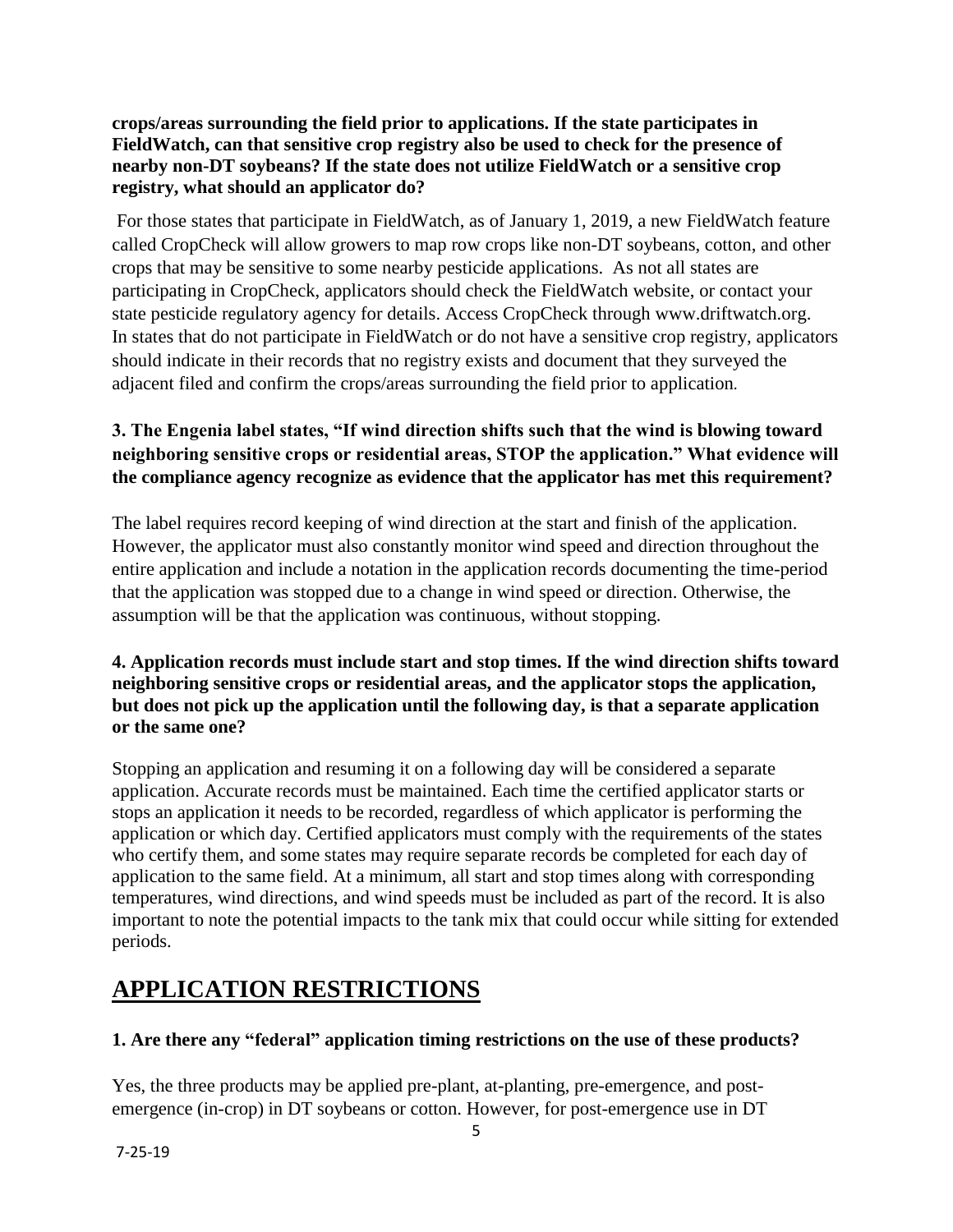soybeans, the 2019 labels prohibit application after 45 days after planting or on the onset of the R1 growth stage, whichever comes first for the target soybean crop. For post emergence use in DT cotton, the 2019 labels prohibit application later than 60 days after planting or up to midbloom stage, whichever occurs first. The 2019 federal label of Tavium prohibits application 45 days after planting or after V4 growth stage, whichever comes first for the target soybean crop. For post emergence use in DT cotton, the 2019 Tavium label prohibits application after the 6-leaf stage of cotton or later than 60 days after planting, whichever comes first for the target cotton crop. Additionally, no applications are permitted during the period two hours before sunset through one hour after sunrise.

#### **2. Are there any state-specific restrictions on the use of these three dicamba products?**

Based on off-target movement concerns encountered in 2017 and 2018, a number of states have implemented state-specific restrictions above and beyond the current federal label requirements for the legal use of these products. Check with individual state pesticide regulatory agencies for state-specific dicamba use restrictions for the 2019 and 2020 growing season.

#### **3. Where can I find details of the state-specific requirements, if they are not on the container label for Engenia, FeXapan, XtendiMax, or Tavium?**

If a state has state-specific restrictions, they may appear as a state regulation or on FIFRA Sec. 24(c) Special Local Need (SLN) labels distributed with these three products. These SLN labels are separate documents intended for applications within the individual state but are enforceable like all other labeling. SLN labels for these products will also be posted at the state pesticide regulatory agency's website. Some states may have regulations that do not appear on product labeling. Contact information for states is available at [https://aapco.org/2015/07/28/resources-2/.](https://aapco.org/2015/07/28/resources-2/)

### **4. In 2019, are there still prohibitions against spraying when wind is blowing toward sensitive crops and plants?**

Yes, and in 2019 these prohibitions are slightly different on the Engenia label than they are on the FeXapan and XtendiMax labels. The 2019 Engenia label states, "**DO NOT** apply when wind is blowing in the direction of neighboring sensitive crops or residential areas." The 2019 labels for FeXapan and XtendiMax both state, "**DO NOT APPLY** this product when the wind is blowing toward adjacent non-dicamba tolerant sensitive crops; this includes Non-Dicamba Tolerant Soybean and Cotton." Although the Engenia label specifies the need to protect residential areas while the FeXapan and XtendiMax labels do not, the label-posted list of sensitive crops subject to this wind-direction application restriction includes the catchall term "other broadleaf plants." Therefore, these downwind protections apply to both sensitive plants and crops on both agricultural and residential properties, regardless of which product is being applied.

### **5. What does "neighboring" and "adjacent" mean?**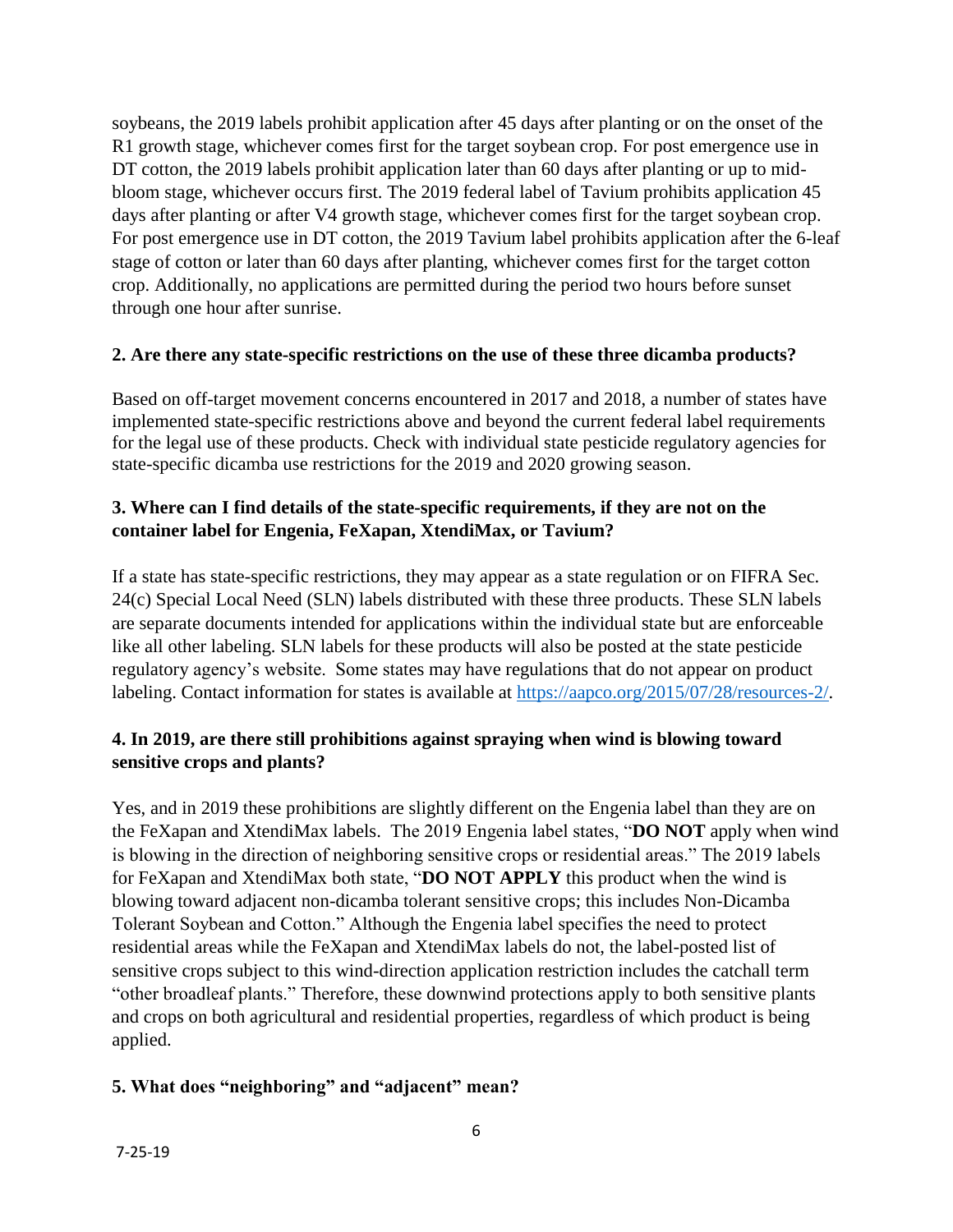As with most terms and phrases used on pesticide labels, it is the responsibility of the applicator and the state pesticide regulatory agency to determine how the label will be interpreted in each state. The interpretation of the terms "neighboring" and "adjacent" are particularly critical because of the extreme sensitivity of many plants to dicamba, and the likelihood that off-target exposure symptomology will occur on sensitive plants located near the target field. It can be noted that EPA believes the mandatory 110' and 220' downwind buffers provide adequate protection of downwind sensitive crops, plants, and sites. However, to avoid confusion and for purposes of consistent guidance and compliance response, the following explanations will be used to define the terms "neighboring" and "adjacent":

- *a)* Abutting, adjoining, bordering, contiguous, flanking, juxtaposed, skirting, touching. *It should be noted that while a fencerow, hedgerow, or right-of-way may physically separate fields so they do not technically touch, most regulators would not consider these barriers as adequate to ensure compliance with this downwind application restriction on the label.*
- b) Sensitive plants located in close enough proximity to result in off-target exposure symptoms. *Practical experience in dicamba-impacted states has demonstrated that offtarget exposure symptoms are most prevalent in non-DT soybeans within ¼ mile and any other sensitive crop or sensitive residential area plant within ½ mile downwind of the target treatment field.*

**6. The Engenia label states, "DO NOT apply when wind is blowing in the direction of neighboring sensitive crops or residential areas. The appropriate distance must be determined by the applicator relative to where the application is being made, the environmental conditions, and the potential risk to downwind sensitive crops and residential areas." Both of these sentences have imperative verbs. Are both sentences meant to be mandatory and enforceable?** 

The first sentence is definitely enforceable. The only vague term used in the first sentence is "neighboring". An explanation of that term is provided in the previous question and answer. However, the language in the second sentence is vague and cannot be quantified for compliance purposes. Therefore, the second sentence should be considered advisory. At a minimum, certified applicators must not use the product when the wind is blowing toward sensitive crops that are directly "adjacent" to the treated field.

#### **7. If an applicator has a container of Engenia, FeXapan, or XtendiMax left over from 2017 or 2018, can he/she follow the 2017 or 2018 label directions to apply it in 2019?**

No, 2017 or 2018 labeled product cannot be used. The applicator must follow the 2019 label directions. The previously accepted labeling contains an expiration date of November 9, 2018 and the product in that container cannot be used after that date unless the applicator is in possession of the new labeling. New labeling is required on the product beyond that date. Beginning November 10, 2018, before using any product with expired labeling, users must first access a website maintained by the product registrant/manufacturer to review 2019 directions for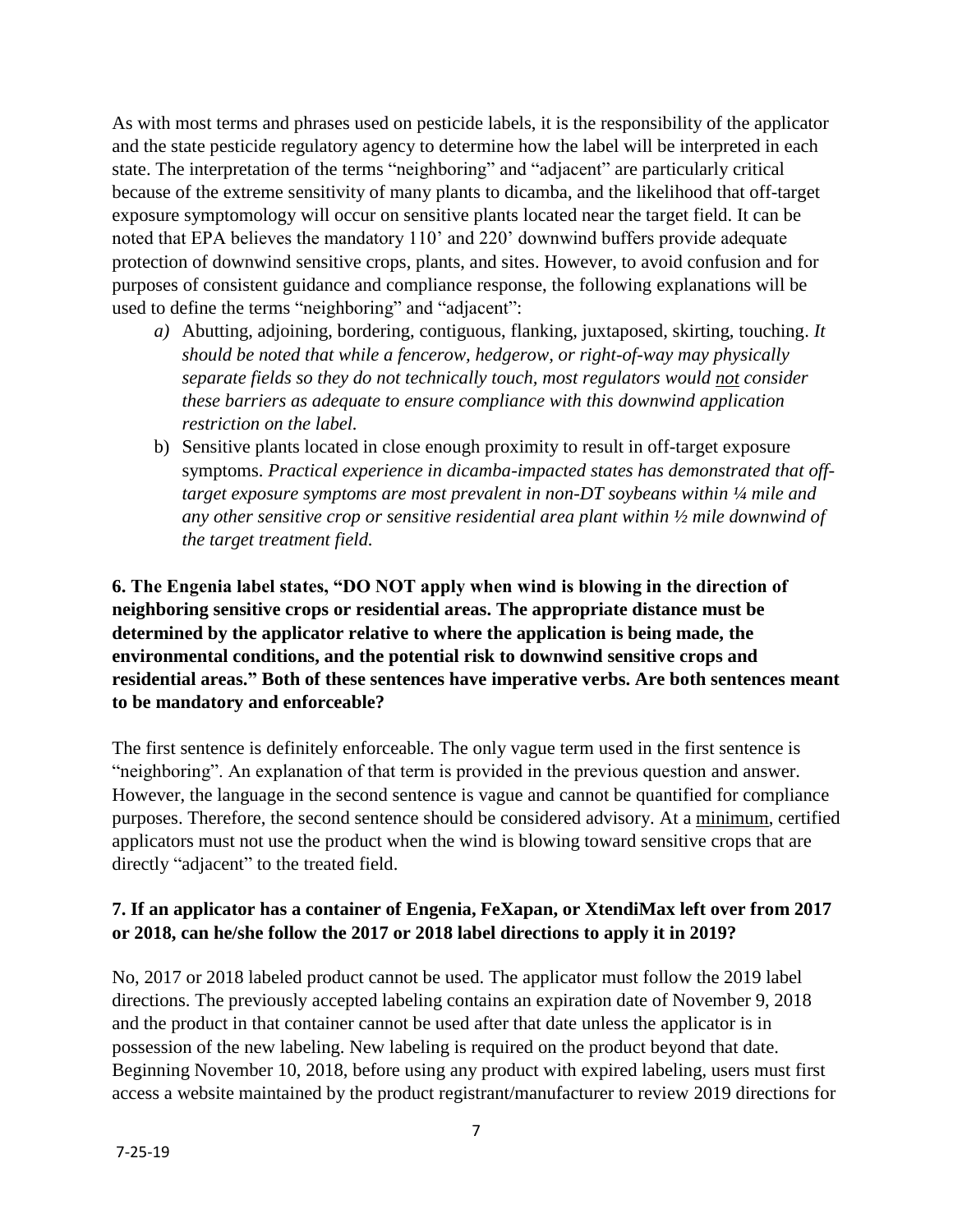use and obtain a copy of the current final printed label, and must have that label in their possession at the time of use.

### **8. The Engenia label states, "DO NOT apply under conditions, which favor runoff." It further states, "DO NOT apply Engenia if expected rainfall amount may exceed soil field capacity and result in soil runoff in the next 24 hours." If the label is not specific as to what these conditions mean, are these restrictions enforceable?**

Heavy rainfall soon after an application can often result in herbicide runoff. However, specifically defining what heavy rainfall and soon after application may mean is unclear. Therefore, because a specific compliance standard has not been established, EPA intended this first label statement to be advisory for states to apply their judgement in training certified applicators and providing oversight on this label section. Regarding the second label prohibition, determining if and when a field soil rainfall holding capacity may be exceeded is largely subjective without careful and continuous environmental measurements. These environmental measurements currently exceed the capabilities of most applicators and most regulatory compliance officials. Therefore, applicators should be mindful of the possibilities of runoff, but these label statements should be considered advisory.

### **9. The Engenia label states, "DO NOT apply to soils classified as sand with less than 3% organic matter and where groundwater depth is shallow." Because the label is not specific on the definition of shallow, is this enforceable?**

Soils classified as sand with less than 3% organic matter can be defined. However, there is no FIFRA-determined universal definition of "shallow groundwater". Because both parts of this statement must be definitively determined to assess compliance, the statement is too vague to be enforceable as written. It should be noted, however, that dicamba is considered a leachable herbicide, and that labels for other leachable herbicides indicate the term shallow to mean where the groundwater depth is 30 feet or less. For purposes of this guidance, it is recommended that shallow groundwater be considered less than 30 feet deep.

**10. The Engenia label has a "Resistance Management" section that includes, "To aid in the prevention of developing weeds resistant to this product, the following steps should be followed where practical." One of the following steps includes, "DO NOT rely on a single herbicide site of action for weed control during the growing season." If the steps listed in this section of the label were meant to be advisory only, why does this step include the bolded, "DO NOT?"** 

By using this language, both EPA and the registrant wanted to impress upon the applicator the extreme importance of implementing resistance management practices to maintain the effectiveness of these herbicides for as long as possible. In spite of the seemingly enforceable language used, this should **not** be considered enforceable as currently written.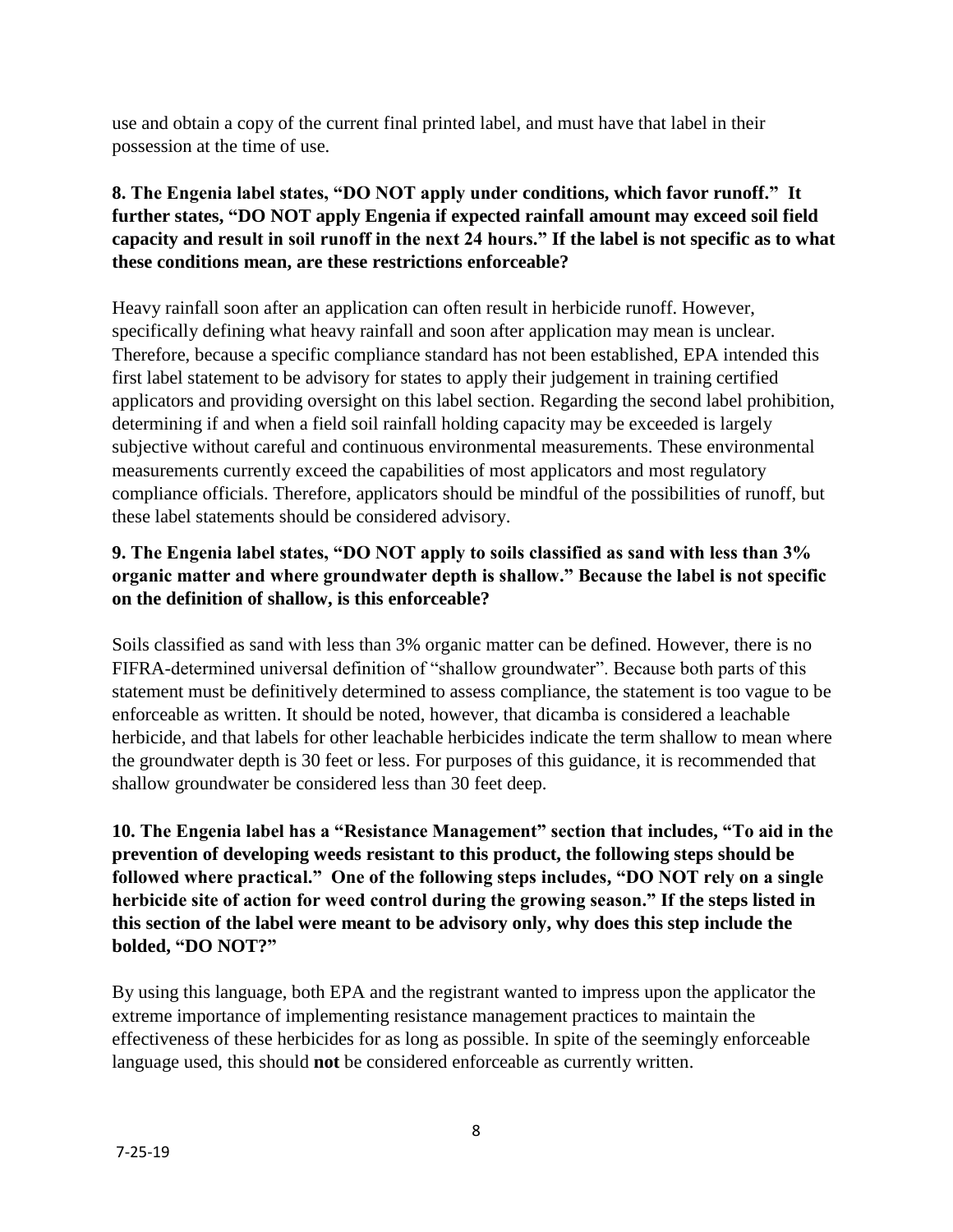### **11. The Engenia label "Application Instructions" state: "Use extreme care when applying Engenia to prevent injury to desirable plants." Because "extreme care" does not appear to be defined on the label, would injury to desirable plants be a good indication that extreme care was not used and therefore enforceable?**

No, not necessarily. While off-target injury could be a an indication that extreme care was not used when applying the product, the term/phrase is too vague and undefined to be considered enforceable, even though written with an imperative verb. However, off-target injury would more likely be enforceable under the label statement, "**DO NOT** allow herbicide solution to drip, physically drift, or splash onto desirable vegetation…" The extreme care reference should be considered advisory only.

#### **12. The labels on XtendiMax, Engenia, and FeXapan prohibit post emergence in-crop application after the onset of R1 growth stage or 45 days after planting of DT soybeans and after mid-bloom or 60 days after planting of DT cotton.**

#### **a. Do the application restrictions apply to the target field where the dicamba application is going to be made or to other adjacent planted fields?**

Application restrictions (growth stage or 45/60 days) apply to the target field of the DT crop where the application is going to occur. It should be noted, however, that to protect adjacent non-DT soybeans and other sensitive plants, the applicator should be aware of the growth stage of all of those non-target crops and plants. In addition, some states may have instituted seasonal application cut-off dates for post-emergent in-crop use in their state. Check with the state regulatory agency for possible application date restrictions.

### **b. On the Engenia label, it states "…***applications may be made from soybean emergence through 45 days after planting or R1, whichever comes first***". The other two dicamba products state "***Do not make in-crop applications of this product during and after beginning bloom (R1 growth stage of soybeans) or more than 45 days after planting***". Is Engenia allowed to be used through R1?**

No. While the Engenia label language differs from both FeXapan and XtendiMax, postemergent applications may be made up to 45 days after planting OR the onset of R1 (beginning bloom). No applications may be made once R1 begins.

#### **13. The labels on these products restrict application only to the period one hour after sunrise through two hours before sunset. If an application is started more than two hours before sunset but cannot be completed by that time, is the applicator required to suspend the application?**

Yes, the application must be completed by the two hours before sunset deadline, regardless of the start time. The application may be resumed the next day, one hour after sunrise, if conditions permit at that time.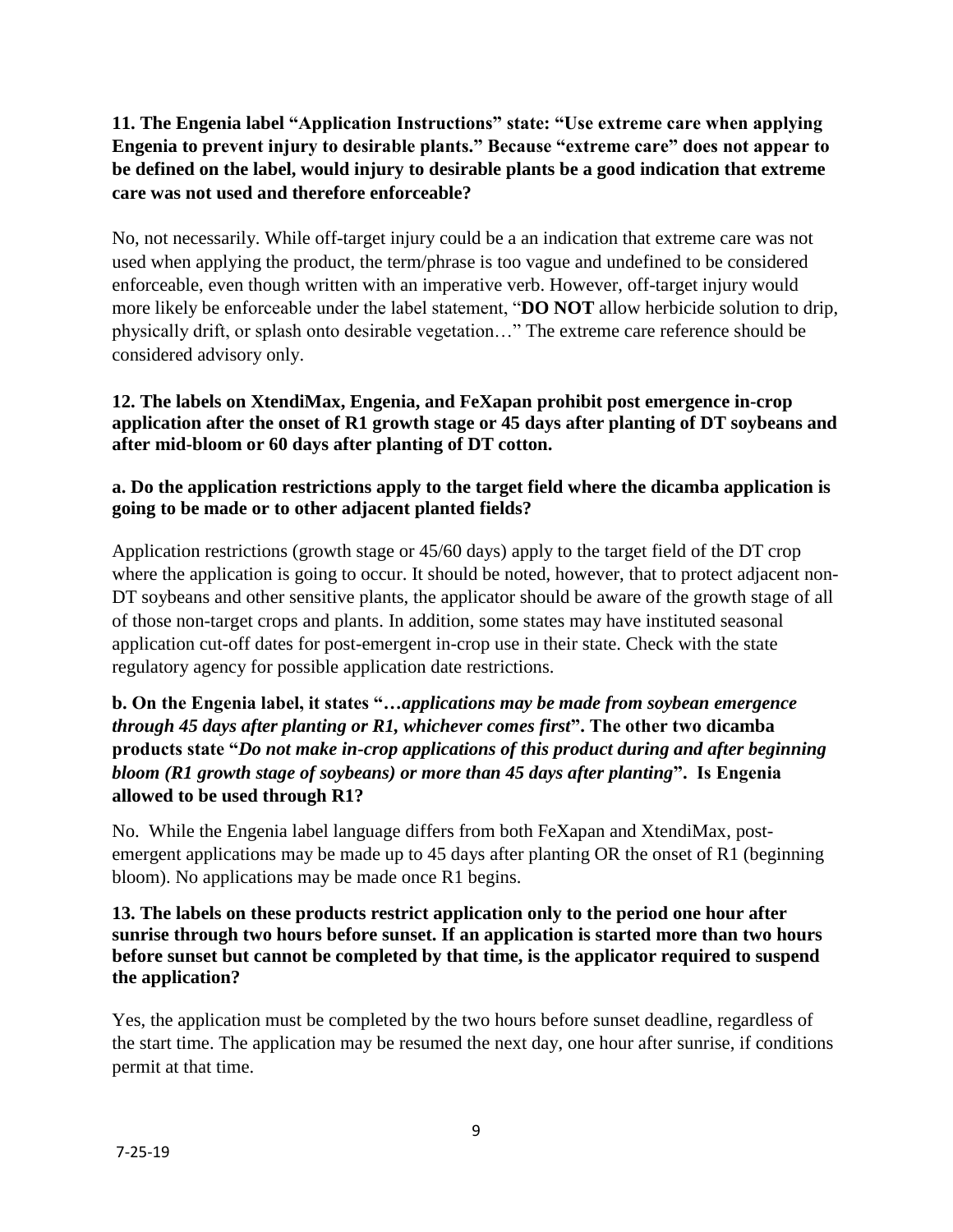**14. The labels for these products state, "Spray Boom Height. Do not exceed a boom height of 24 inches above target pest or crop canopy," and "Spray Boom Height – Spray at the appropriate boom height based on nozzle selection and nozzle spacing, but DO NOT exceed a boom height of 24 inches above the target pest or crop canopy." Does this mean if some target weeds are 4 feet tall, the boom height can be extended up to 6 feet?**

No, this restriction does not allow the applicator to raise the boom height to an unsafe application height just because some weeds have grown above the optimal height/growth stage for the most effective control. The intent of this restriction is to limit the boom to 24 inches above the crop canopy for post-emergent applications and 24 inches above weed height for pre-emergent uses.

### **15. Are there other significant differences between the 2019 Tavium label and the other three dicamba products?**

- 1. Tavium can only be used on conventional and dicamba-tolerant soybeans and cotton. Other three dicamba products, XtendiMax, Engenia, and FeXapan, can be used on several other crops including conventional and dicamba-tolerant soybeans.
- 2. The label allows only one postemergence application of 0.5 lb. of dicamba unlike the other three dicamba products, which allow two postemergence applications (**see use restrictions section 9.2.1 under DT soybeans**).
- 3. Tavium is a first premix product of new dicamba formulations. It is premixed with *S*metolachlor. This product has capsule in suspension (CS) formulation.
- 4. Postemergence applications can be made to dicamba-tolerant soybeans through V4 stage of soybeans. For the other three products, postemergence applications are prohibited at the onset of R1 growth stage (beginning bloom).
- 5. Tavium pre-harvest interval in soybeans is 90 days due to food safety requirements. In case, V4 growth stage of soybeans delays due to certain reasons it may delay harvest of certain varieties of soybeans.

## **SENSITIVE CROPS & AREAS**

### **1. Is there a list of sensitive crops and plants?**

Yes, the labels provide a partial list of these sensitive crops and plants. Sensitive plants include, but are not limited to, plants in both agricultural and residential areas such as non-DT soybeans and cotton, cucumber and melons (EPA crop group 9), flowers, fruit trees, grapes, ornamentals including greenhouse-grown and shade house-grown broadleaf plants, peanuts, peas and beans (EPA crop group 6), peppers, tomatoes, and other fruiting vegetables (EPA crop group 8), potato, sweet potato, tobacco, other broadleaf plants, and including plants in a greenhouse..

### **2. Do sensitive crops include adjacent or neighboring organic crops?**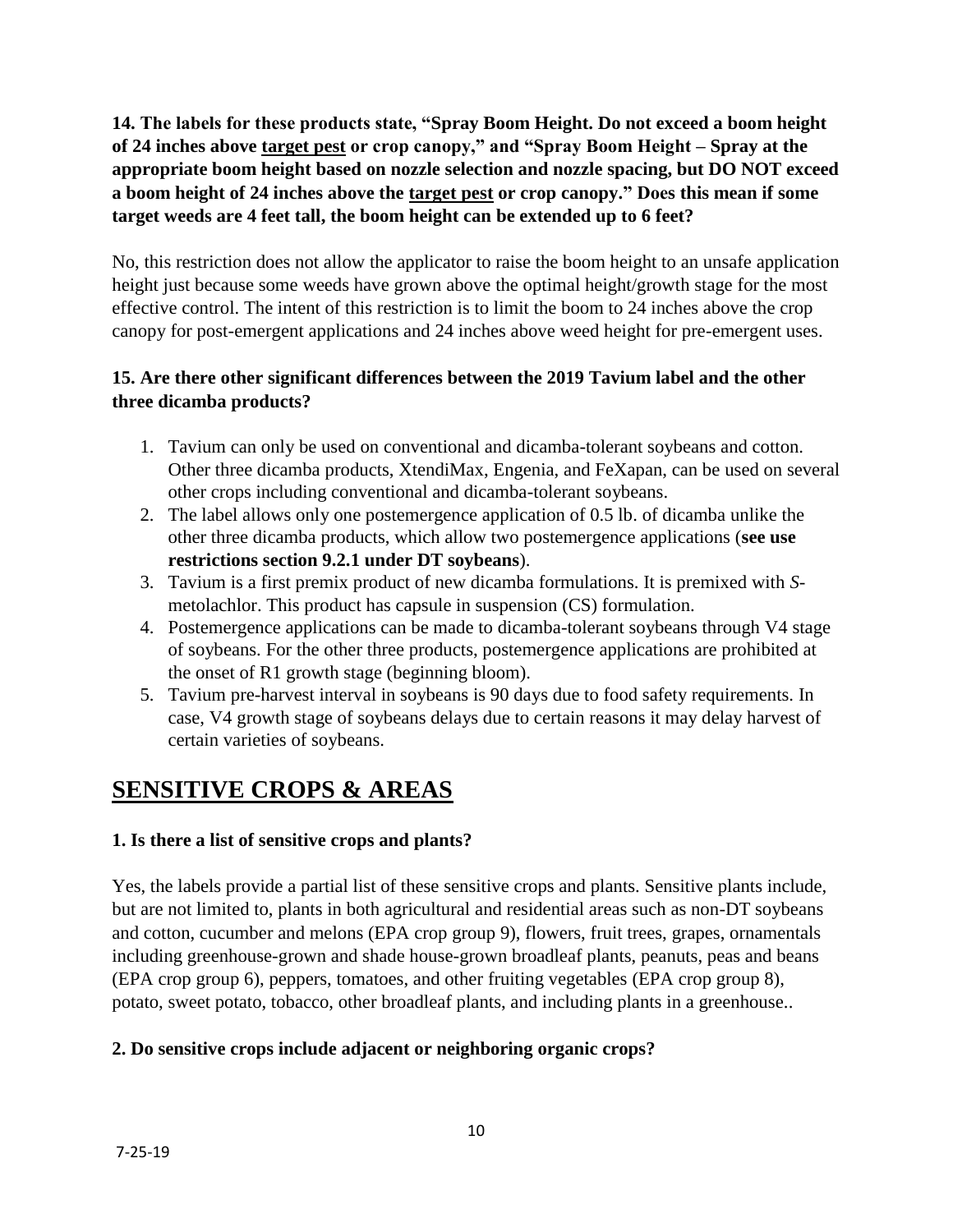Yes, although certified organic crops are not listed on the label as an example of a sensitive crop, the fact remains that any pesticide residues in these crops, whether damaging or not, might make these crops unfit for sale, use, or consumption as organic. Therefore, certified organics are sensitive crops. The restriction prohibiting application when wind is blowing toward the certified organic crop does apply.

#### **3. The term "sensitive areas" appears on these labels. What are sensitive areas?**

Sensitive areas are different from sensitive crops or sensitive residential areas. Sensitive areas include bodies of water and nonresidential, uncultivated areas that may harbor sensitive plant species. Sensitive areas also include endangered species protection areas. Applicators are required to consult<http://www.epa.gov/espp/> to determine if they intend to apply in a county of their state with dicamba-protected endangered species.

## **BUFFERS**

## **1. The 2019 labels still have mandatory buffer requirements. Non-sensitive crops and areas are important because they are acceptable for use as part of the calculation for the out-offield buffer area. What are non-sensitive crops and areas?**

Non-sensitive crops and areas include the following: paved or gravel surfaces; roads; mowed and/or managed areas adjacent to fields, such as roadside rights-of-way; areas covered by the footprint of a building, silo, shade house, feed crib, or other manmade structure with walls and a roof; agricultural fields that have been prepared for planting; and planted agricultural fields containing asparagus, corn, DT cotton, DT soybeans, sorghum, proso millet, small grains, and sugarcane. (Remember! *The applicator is responsible for ensuring that the adjacent, nearby or neighboring crops are dicamba-tolerant.*)

#### **2. Are the 2019 buffer requirements the same as on the 2018 labels?**

No, there are several significant changes. First, mowed and/or managed areas adjacent to the field, such as roadside rights-of-way, may now be included as part of the buffer calculation. Second, in 2019, it is specifically the applicator's responsibility to confirm that the neighboring/adjacent crops are, in fact, dicamba-tolerant before considering them as nonsensitive crops. Lastly, a 57-foot omnidirectional (all sides) buffer must be maintained in counties of the target state where dicamba-sensitive endangered species are present. This 57-foot buffer can be part of the 110-foot buffer required for downwind sensitive crops and sensitive areas.

### **3. Are the sizes of the downwind buffers the same in 2019 as they were in 2018?**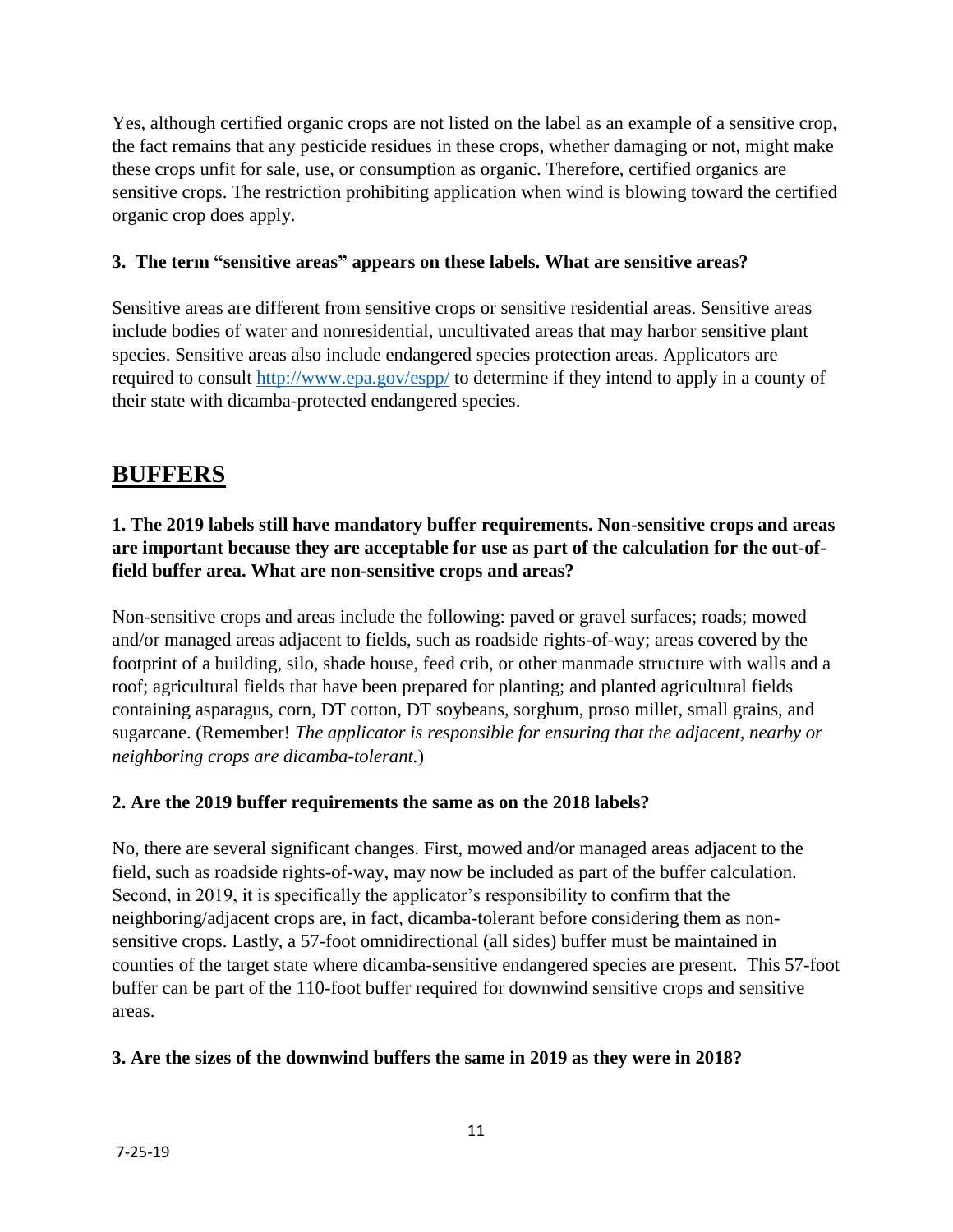Yes, the applicator must always maintain a 110-foot (or 220-foot for high rates of XtendiMax and FeXapan) downwind buffer between the last treated row and the nearest downwind field/area edge (in the direction the wind is blowing). The 110-foot downwind buffer is not intended to protect downwind sensitive crops and plants from off-target dicamba exposure. It is intended to protect other sensitive areas (i.e. water bodies and potential endangered species habitat). The protection of downwind application prohibition and the 110-foot downwind buffer requirement should not be confused with one another when the concern is protection of downwind sensitive crops and plants.

#### **4. Is a buffer required on just one side of a dicamba-treated field?**

Sometimes yes, but often times buffers are required on several sides. Applicators should remember that buffers will often be required on two or more downwind sides of a target field if wind direction is not constant and non-target sites are not positioned completely perpendicular to one another. A diagonal wind direction would require a buffer on at least two downwind sides. The applicator may have to change the buffer location if the wind changes direction during the application.

#### **5. Are downwind buffers required next to in-field grass/vegetative waterways?**

No, downwind dicamba buffers would not be required next to these in-field areas. U.S. EPA has concluded that grass waterways should be treated the same as Conservation Reserve Program (CRP) areas. Both CRP and grass waterways include voluntary conservation agricultural areas that could be used for cropland production. Therefore, buffers are not required to protect these voluntary conservation practice areas.

#### **6. If an applicator owns a wooded lot downwind of his/her target field, is a downwind buffer required?**

Yes, regardless of who owns the wooded lot, it is label-defined as a sensitive uncultivated area that may harbor a sensitive plant species or endangered species. Therefore, even an adjacent wooded lot that you own or control is required to have a downwind spray buffer.

#### **7. Do applicators that use hooded sprayers still have to comply with the buffer zone requirements?**

Yes, they need to comply with buffer zone requirements for both sensitive areas (110 feet) and endangered species (57 feet omnidirectional and 110 feet downwind, depending on the location of the field in the state). While hooded sprayers may be somewhat useful in reducing the incidence of off-target movement during the application, they have not been fully evaluated and accounted for on these labels as a drift reduction technology.

#### **8. Do the endangered species and corresponding buffer zones apply to all endangered species or just endangered terrestrial dicot plant species?**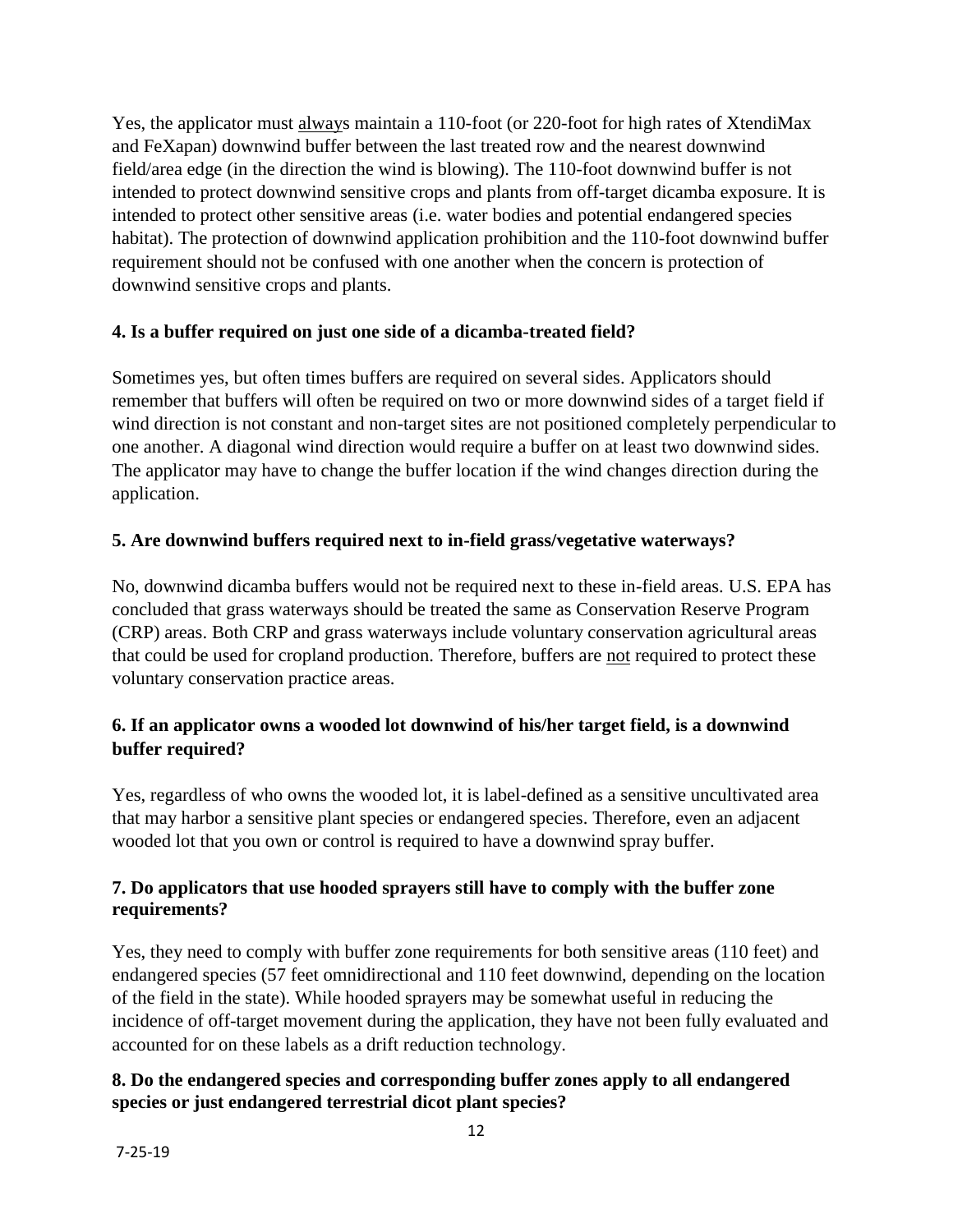The buffer requirement was made after EPA assessed potential risk to both animals and plants that are federally listed as endangered or threatened species. For the full list of species that were assessed in the effects determination document, see the recent and previous assessments: <https://www.regulations.gov/document?D=EPA-HQ-OPP-2016-0187-0967> . Growers should refer to [Bulletins Live!](https://www.epa.gov/endangered-species/bulletins-live-two-view-bulletins) Two for a listing of Pesticide Use Limitation Areas (PULAs) for endangered species, as it relates to dicamba. If a county is listed in the Bulletins Live! Two system, growers in that county must follow the restrictions on the bulletin.

**9. Parts of these labels allow for downwind buffer distance calculations, when sensitive crops and plants are directly adjacent to the treated field edges, to include: 1) roads, paved or gravel surfaces, mowed and/or managed areas adjacent to field such as rights of way; 2) planted agricultural fields containing: corn, cotton, and soybeans; and 3) areas covered by the footprint of a building, silo, or other man-made structure with walls and or roof. Do the same buffer calculation allowances apply to mandatory buffers under the Endangered Species Act.**

Yes, the same downwind buffer calculations permitted for sensitive plants and crops are also permitted for protection of endangered species in the Pesticide Use Limitation Area (PULA), as identified on EPA Bulletin Live! Two.

# **SPRAY DRIFT MANAGEMENT**

### **1. The new dicamba labels prohibit application during a temperature inversion. How can an applicator determine if a temperature inversion exists in or near the target field prior to application?**

Just like other weather measurements, there is no single official method to determine if temperature inversion conditions exist in a field. However, temperature inversion indicators can include nights with limited cloud cover and light-to-no wind, ground fog, smoke not rising, dust hanging over a road, or the presence of dew or frost. Just like other weather data documentation, a time, date, and GPS-stamped photograph taken in the field from the applicator's smartphone can serve to supplement and support the determination that an inversion did not exist at the time of application. In addition, tools to help the applicator identify the likelihood of a temperature inversion can include smoke generators in the target field, phone apps, and the Inversion Tester by Spoton ®. Evolving technical information about inversion research, as it applies to dicamba application, can be found at<https://ipm.missouri.edu/IPCM/2019/4/inversion/> .

### **2. Weather apps are now available to help an applicator predict and measure weather. Are these apps certified or official-enough for weather measurement compliance purposes?**

It is important to understand that these apps rely on weather data collected at weather stations that may or may not be close to the target application field. Most of these apps use computer software to estimate the weather conditions at the target location. Therefore, there will be some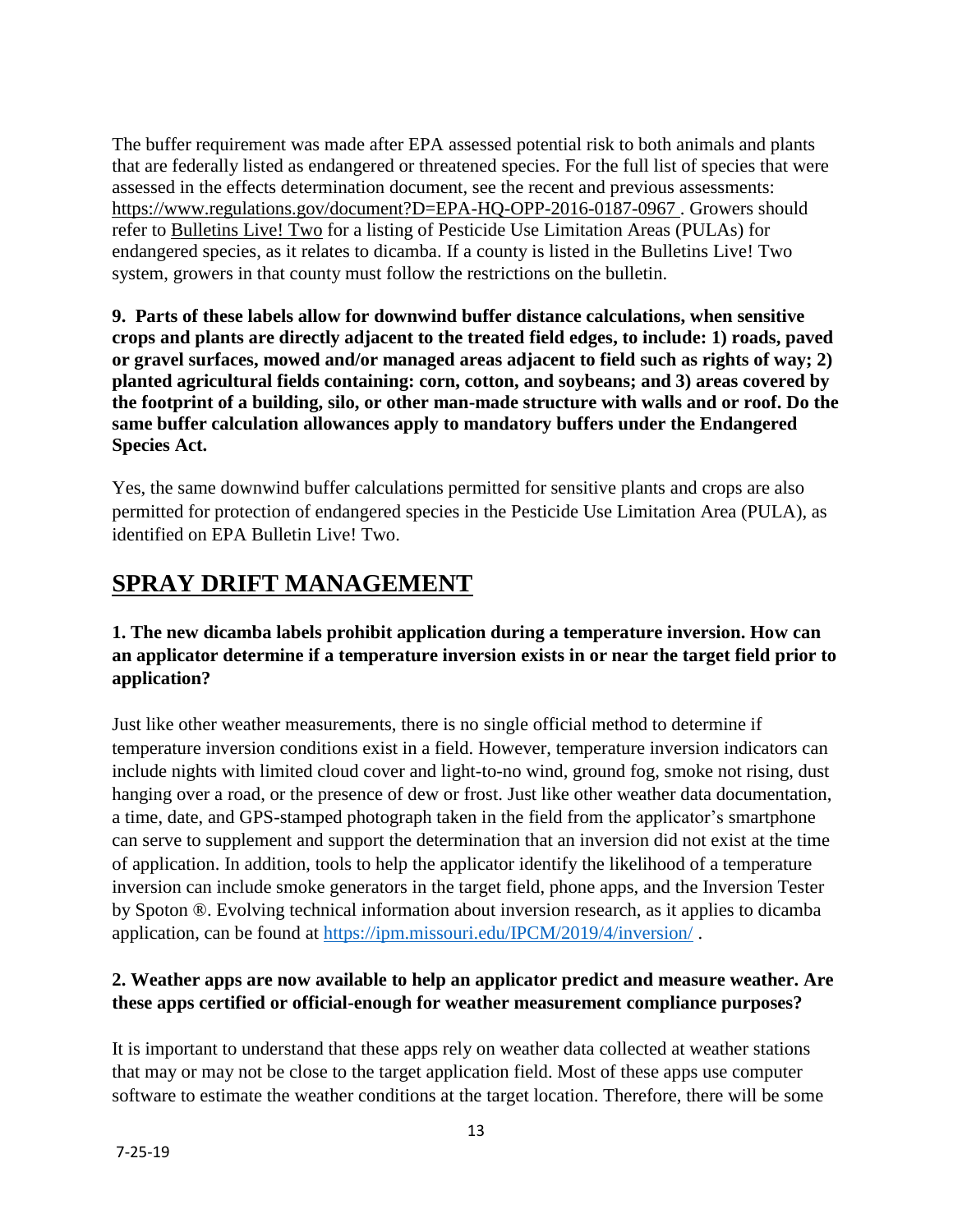margin of error or inaccuracy. While not perfect, these weather-predicting apps are usually better than an applicator's guess or estimate made without measuring equipment. Additionally, it is important to remember that the applicator is to measure wind speed, wind direction and air temperature *at boom height*, which means the applicator would need a hand-held or boommounted device that measures real-time data in the field at the time of the application, not data displayed on a weather app.

## **3. These labels state, "DO NOT allow herbicide solution to drip, physically drift, or splash onto desirable vegetation…" Is off-target movement to desirable vegetation resulting from suspected application during an inversion included in the definition of physical drift?**

Yes, meteorological research has shown that fog, dust or spray particles suspended in air during an inversion are different than volatility. Off-target movement of spray particles from the influences of an inversion, therefore, meet the definition of physical spray drift, even if the actual spray particles remain suspended in the air and move off-target at some point after the application has ended. It is also important to note that many state regulations and requirements currently hold applicators responsible for the results of off-target movement, regardless of the mechanism by which the off-target movement actually occurred.

## **4. The Engenia label has a "Wind Speed and Direction Requirements" section that states, "Every applicator must be familiar with local wind patterns and how they affect drift." The "must" language is apparently meant to be enforceable. What does it mean and how might a regulator document failure to comply?**

Although this label statement is written as an imperative statement, neither the label, regulations, universally recognized guidance, nor common practice can clearly delineate all of the specifics being referenced here. Therefore, this statement is too vague to be considered instructive or enforceable, as written. Therefore, this statement should be considered advisory only.

# **SPRAY TANK**

**1. If an applicator has a spray injection system that allows application of dicamba and other on-sprayer herbicides and adjuvants to remain in separate tanks via a point of injection at the spray boom system, can the same spray system be used to legally apply other products not listed on registrant's web site of label-approved tank mixes?**

No, an applicator cannot use the injection spray system to circumvent the tank mix restrictions. The labels of these products require that the entire spray system, including tanks, pumps, booms, lines, screens, and nozzles be cleaned according to label directions, both before and after application. Therefore, since it is impossible to clean the spray booms before or after injection of these dicamba products, this type of application is prohibited. Even very small amounts of dicamba left in spraying systems have caused significant cross contamination and non-target impact issues.